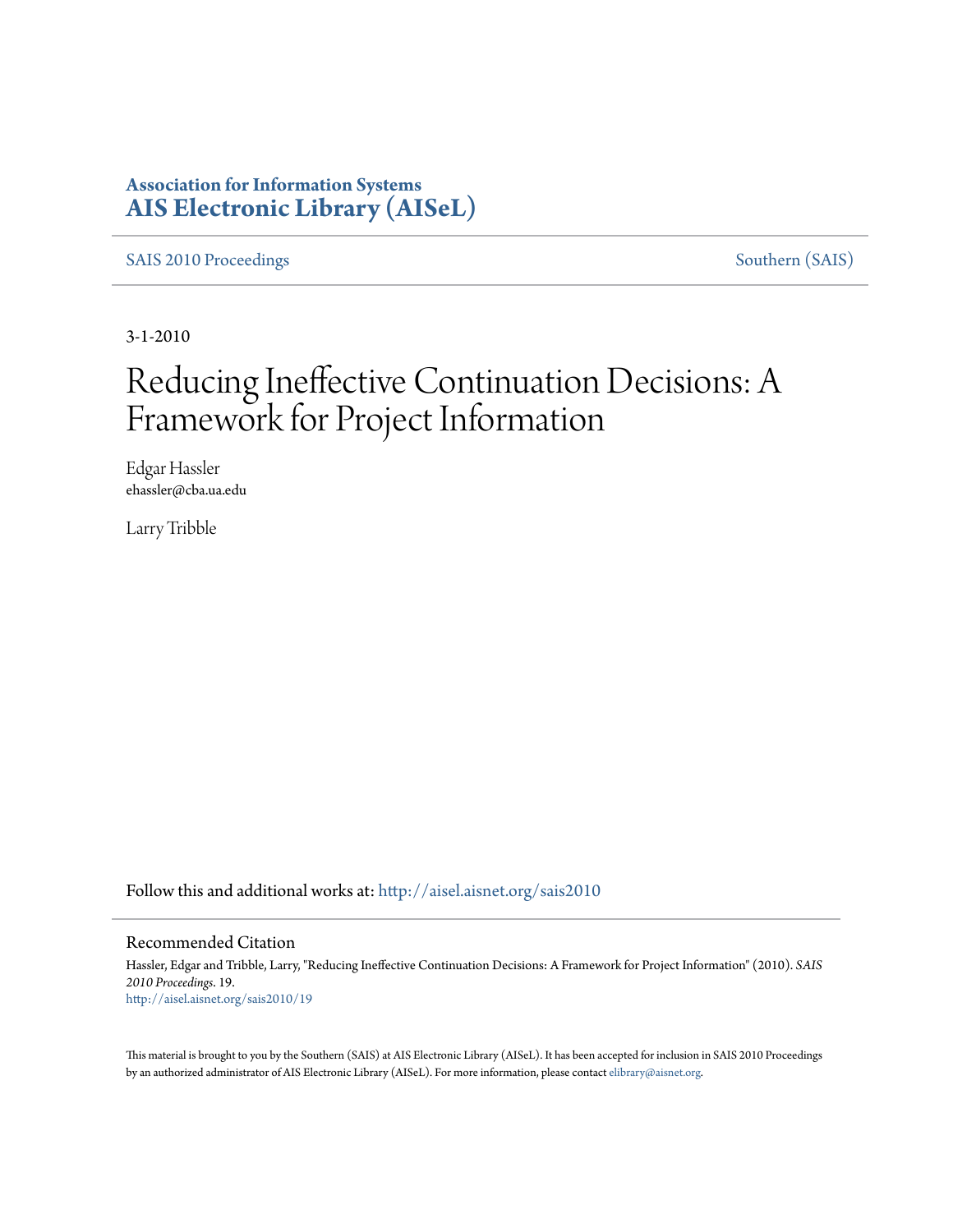## **REDUCING INEFFECTIVE CONTINUATION DECISIONS: A FRAMEWORK FOR PROJECT INFORMATION**

**Edgar Hassler** ISM Department, Univ. Of Alabama ehassler@cba.ua.edu

**Larry Tribble** ISM Department, Univ. Of Alabama larrytribble@cba.ua.edu

#### **ABSTRACT**

Effectiveness of project continuation/cancellation decisions is a major concern for both the researcher and the practitioner. Past research has studied the possible psychological causes of different outcomes. The equivocality of information has also been offered as an explanation. This paper combines these ideas into a framework to study decision outcomes revealing additional detail about the information used and factors involved in project continuation/cancellation decisions.

#### **Keywords**

Project Management, Escalation, Cancellation, Abandonment

#### **INTRODUCTION**

The ubiquitous use of project management techniques in Information Systems development is testified by its inclusion in lists of best practices for information systems development (Davenport, DeLong and Beers, 1998; Feeny and Willcock, 1998; Holland and Light, 1999). But use of project management, in and of itself, is not a strong predictor of project success (Boehm, 2000). Stories of failed projects often cite the wealth of project management data that was available during the life of the project (Verner and Evanco, 2005; Wateridge, 1995; Wateridge, 1998), showing that mere usage of project management techniques is not complete protection against project failure. For whatever reasons, some project managers don't use the available information or don't use it correctly as evidenced by escalation scenarios (Keil, Rai, Cheney Mann and Zhang, 2003; Mähring and Keil, 2008; Sabherwal, Sein and Marakas, 2003), or cases of poor management (Pinto and Kharbanda, 1996). However the number of failed projects that have detailed and complete PM information is large enough to question whether some data is missing from common project management reporting practice.

One of the purposes of project management information is to provide an indication of the progress of a project in order to allow management to intervene in projects that deviate from plan. One of the means of intervention is project cancellation. Thus project management information should indicate when the project is in such a state that it should be cancelled. With an estimated 35% of projects being called "runaways" (Mahaney and Lederer, 2003) and cost overruns averaging 200% (Keil, Mann and Rai, 2000), clearly organizations are ignoring the indicators and/or there are deeper issues.

While past research has explored project abandonment (Ewusi-Mensah and Przasnyski, 1991), the impact of sunk cost effects and completion effects (see Keil et al., 2000), and the impact of goal incongruence and information asymmetry (Mahaney and Lederer, 2003) little, if any, research has explored the content of the information which is used in the decisions that result in the various outcomes. This leads to the primary research question for the study: What information allows some managers to make good project continuation decisions while others make bad project continuation decisions?

This study will discuss the question from the perspective of additional data that may be available to make project continuation decisions; *is there a way to generate data that will more clearly indicate whether a project should be continued or cancelled?* To accomplish this, a model is developed by working backwards from project status categorizations through the decisions and nature of the information which leads to the status. The model is then used as a map to seek information which when present contributes to improved decision making.

#### **LITERATURE REVIEW**

A review of literature surrounding project management decision and the errors that occur reveal three major streams of research.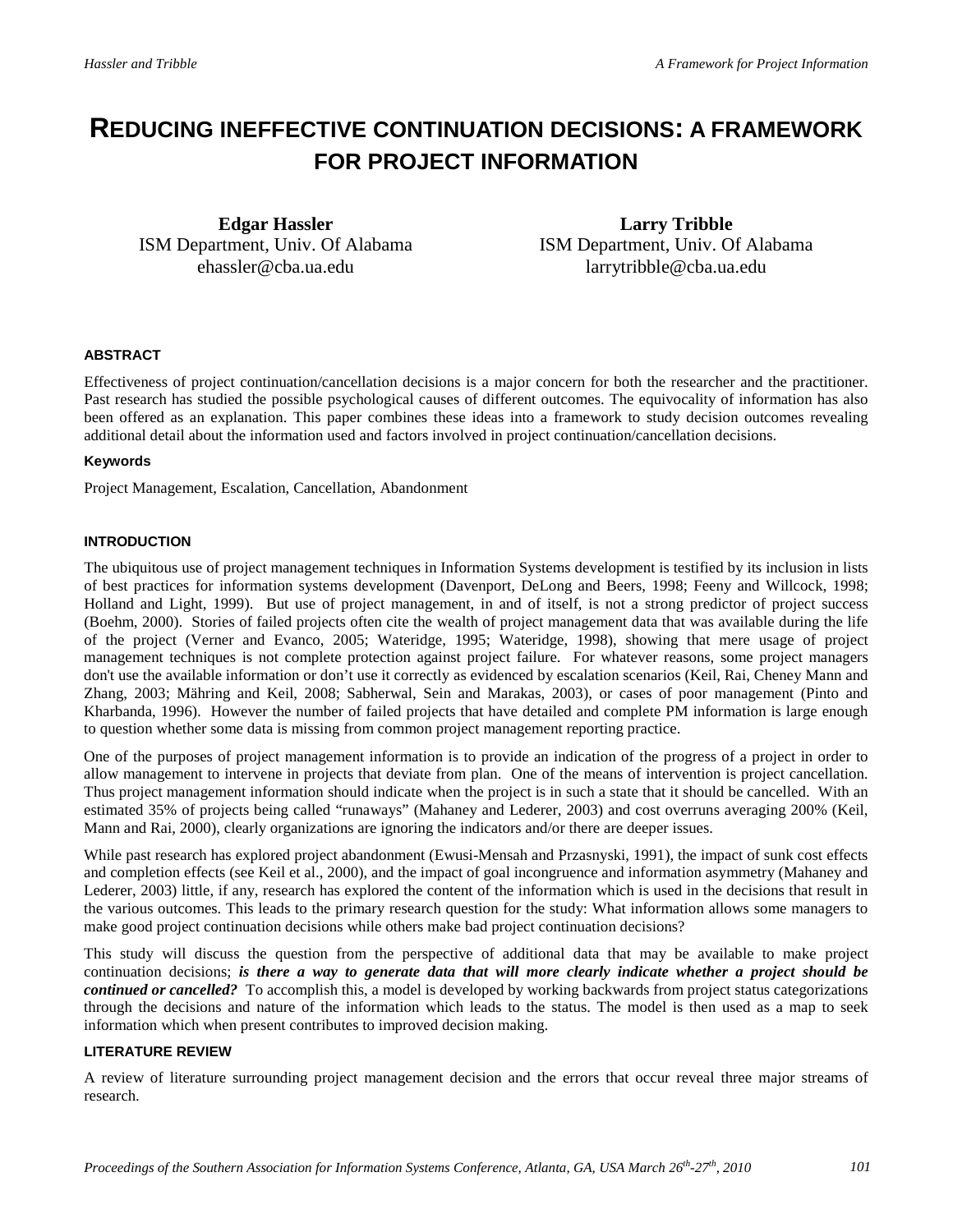#### **Escalation**

Escalation is ordinarily defined as increasing commitment to a failing course of action (Bowen, 1987). The phenomenon has been widely studied within the field of Information Systems Development (Keil and Flatto, 1999; Keil et al., 2003; Mähring and Keil, 2008; Pan, Pan and Flynn, 2004). Escalation is characterized by Information Systems projects that are continued well past a reasonable cancellation point. In most cases, escalation is viewed as a psychological phenomenon. A notable exception is Keil et al. (2003) in which constructs derived from project management literature are used to predict escalation in projects. This study views the predictive power of the Keil et al. (2003) study as an indication that other forces outside the psychological realm are at work.

In this study, escalation is not used as an explanation for projects that continue past the point where cancellation was reasonable. Instead, escalation literature provides a means to retrospectively declare a decision as incorrect. Due to the binary nature of the continue/stop decision, knowing that the decision to continue was incorrect demonstrates logically that the correct decision would have been to stop.

An additional finding from escalation literature is that decision makers are not always completely predictable users of information. One study determined that we can explain some escalation behavior through psychological theories such as self-justification, sunk cost effect, or completion effect (Keil et al., 2000). This study recognizes these factors and acknowledges the need to control for such situations.

#### **Project Information**

Past research has shown that the principal information used to assess projects is schedule conformance, budget conformance, and quality of the results (Atkinson, 1999). Additionally, the need for supplementary information beyond this classic information set for the purposes of decision making is acknowledged (Atkinson, 1999).

Another study shows that feedback in escalation situations can be positive, negative, or equivocal (Bowen, 1987). Often the idea that the course of action is failing is founded in the idea of negative feedback. Escalation is seen as occurring in part due to the equivocal nature of feedback. Bowen reasons that feedback must be perceived as negative enough to force action; that much feedback can be perceived as more or less negative depending on, among other things, its context. If the equivocality of the information being used is mapped onto a spectrum that ranges from clearly negative, through equivocal, to clearly positive, movement along the spectrum from an equivocal decision context to an unequivocal decision context could be accomplished by collecting additional data.

The idea that the structure of project management practice and information can influence decision makers' tendency to continue a project is not a new one (Sabherwal et al., 2003). Gross measures such as size of payoff for the project and cost of payoff were found to be moderately correlated with a decision to continue the project (Sabherwal et al., 2003). This represents another indication that there is more data involved than the large scale standard project management measures.

#### **Abandonment/Cancellation**

Abandonment literature has focused on the degree of abandonment (Ewusi-Mensah and Przasnyski, 1991) and the organizational factors leading to abandonment (Oz and Sosik, 2000). It has been found that some degree of abandonment may occur due to redirection of the project and that total abandonment may occur due to organizational issues or issues outside of management's control, such as a change in environment (Ewusi-Mensah and Przasnyski, 1991).

Noticeably absent from all of the research streams is the exploration of the actual information that is absent in the case of poor project continuation decisions when compared to good project continuation decisions.

#### **RESEARCH MODEL**

In order to find what information is missing in the decision equation, it is necessary to understand what decision is being made. In the case of project management continuation decisions, it is whether to continue work on the project, in either the current or a modified form, or to stop work and redirect the resources elsewhere.

In order to find the additional information that improves decision quality, it will be useful to study continuation decisions that, in retrospect, turned out to be incorrect decisions and compare them to continuation decisions that, in retrospect, turned out to be correct decisions. Comparing the actual decision made against the retrospectively correct decision then provides a two-by-two matrix into which projects can be classified based on the decisions made (see figure 1).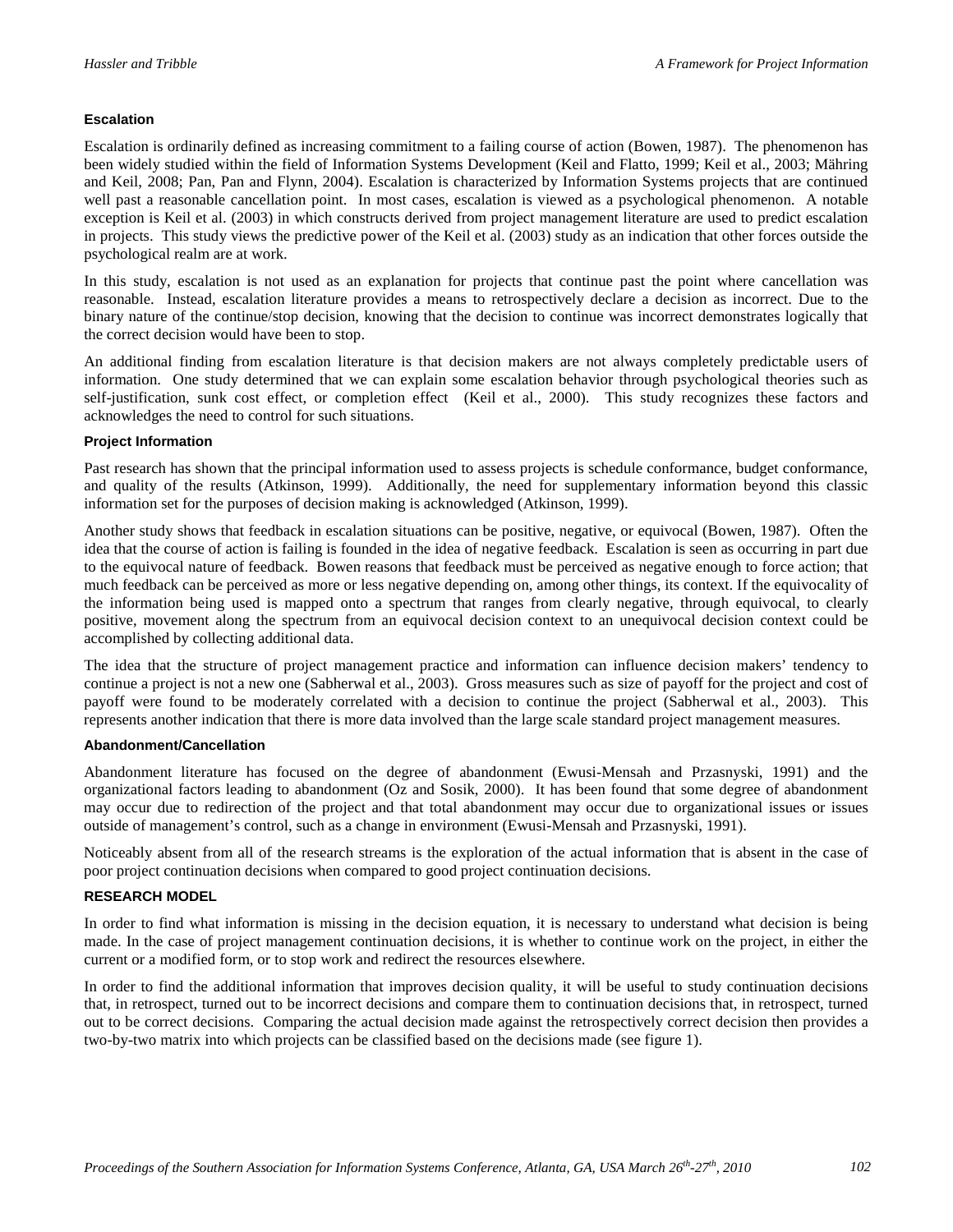

**Figure 1** 

The resulting classification of a decision, based on the actual decision made and the retrospectively correct decision, into the quadrants then proceeds as follows:

Quadrant 1 – A continue decision was made and retrospectively the decision should have been to continue. This is a correct decision and results in proper continuation of the project.

Quadrant 2 - A stop decision was made and retrospectively the decision should have been to continue. This is an incorrect decision and results in abandonment of the project without good cause.

Quadrant 3 - A continue decision was made and retrospectively the decision should have been to stop. This is an incorrect decision and results in escalation of the project without good cause.

Quadrant  $4 - A$  stop decision was made and retrospectively the decision should have been to stop. This is a correct decision and results in proper cancellation of the project.

Overlaying these definitions into the quadrants, the following diagram is derived:



**Figure 2**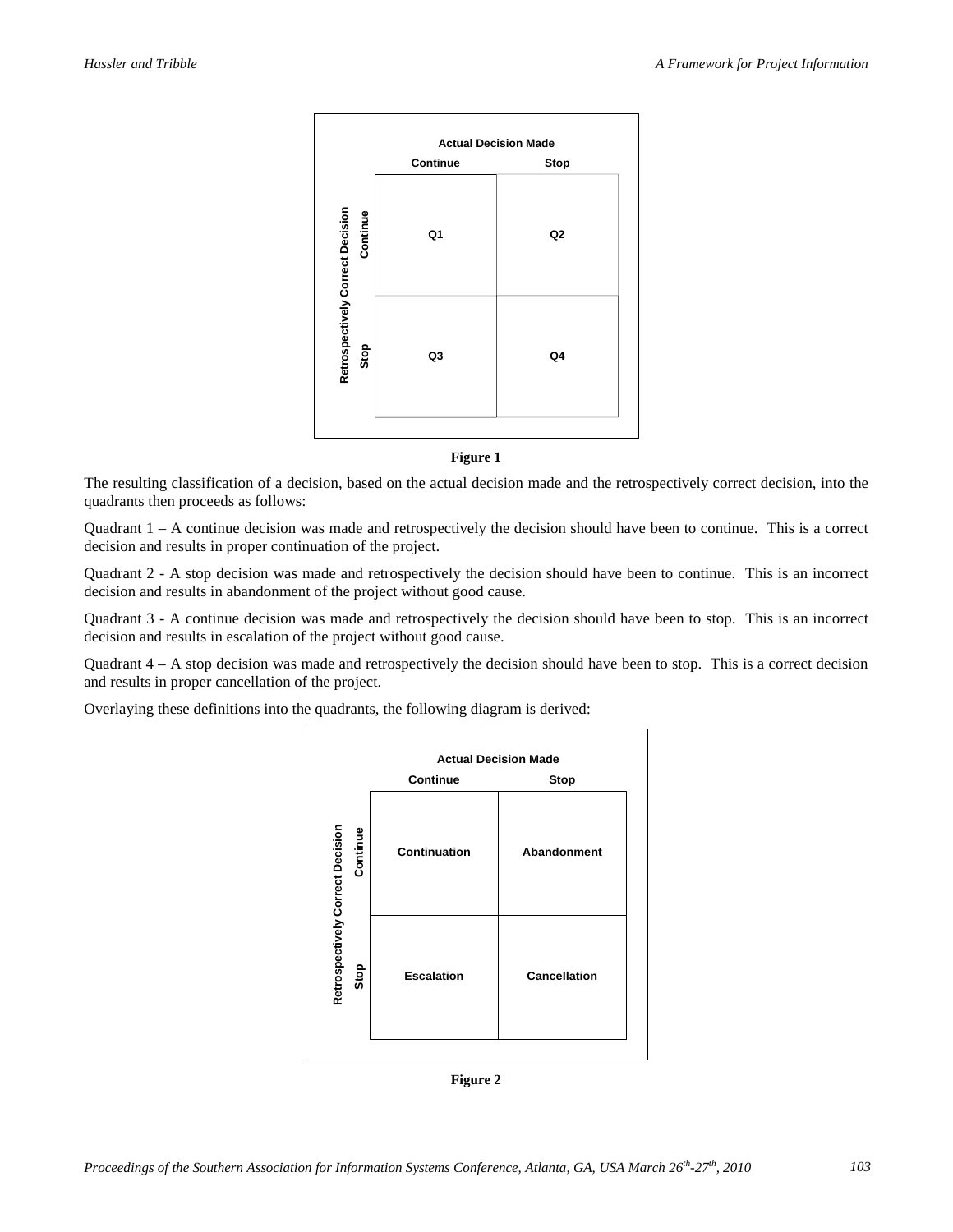Bowen (1987) finds that the information in continuation decisions falls into three categories: clearly negative, clearly positive, and equivocal. Equivocal feedback is defined as feedback that reasonably supports both positive and negative interpretations; the definition also implicitly includes feedback that is neither clearly positive nor clearly negative. Placing these three categories on a continuum from positive feedback, through equivocal, to negative feedback provides an informative view when compared to the decision that retrospectively should have resulted from it. In the case of *clearly* positive overall feedback concerning a project, the obvious decision would be to continue the project. Conversely, when the overall feedback is *clearly* negative, the project should be stopped or redirected. The area between these two extremes, where the overall feedback is equivocal offers the greatest opportunity for poor decisions. This can be shown graphically by adding the retrospective view of the feedback figure 2 above (see figure 3). Equivocal indications fall on both sides of the "should have" continued / "should have" stopped line showing that equivocal feedback is insufficient, by itself, to make the proper decision, in agreement with Bowen.



#### **Figure 3**

This results in a framework for classification of actual decisions under conditions of equivocal feedback according to the retrospective quality of those decisions.

#### **IMPLICATIONS**

The framework highlights comparisons that will allow an empirical study of the data available and used in continuation decisions under conditions of equivocal continuation feedback. These comparisons will go beyond a simple comparison between continuation feedback that is clearly positive and continuation feedback that is clearly negative. Classification according to this framework will provide a rich set of comparisons that will allow us to more clearly understand the information set that practitioners actually use in these decisions.

For example: the equivocal area within the continuation quadrant represents a good decision made with *equivocal* feedback, while the remaining area within the continuation quadrant represents a good decision made with *clearly positive* feedback. Finding otherwise similar projects that are classified on either side of this boundary and comparing the data available when the decision was made will allow us to understand better what constitutes equivocal feedback that is understood to be positive enough to result in a decision to continue the project.

Another example: the equivocal area within the cancellation quadrant represents a *good* decision made with equivocal feedback, while the equivocal area within the abandonment quadrant represents a *bad* decision made with equivocal feedback. A comparison of the decisions in these two classifications will aid in our understanding of seemingly small indications that may be considered equivocal by themselves, but support conflicting decisions.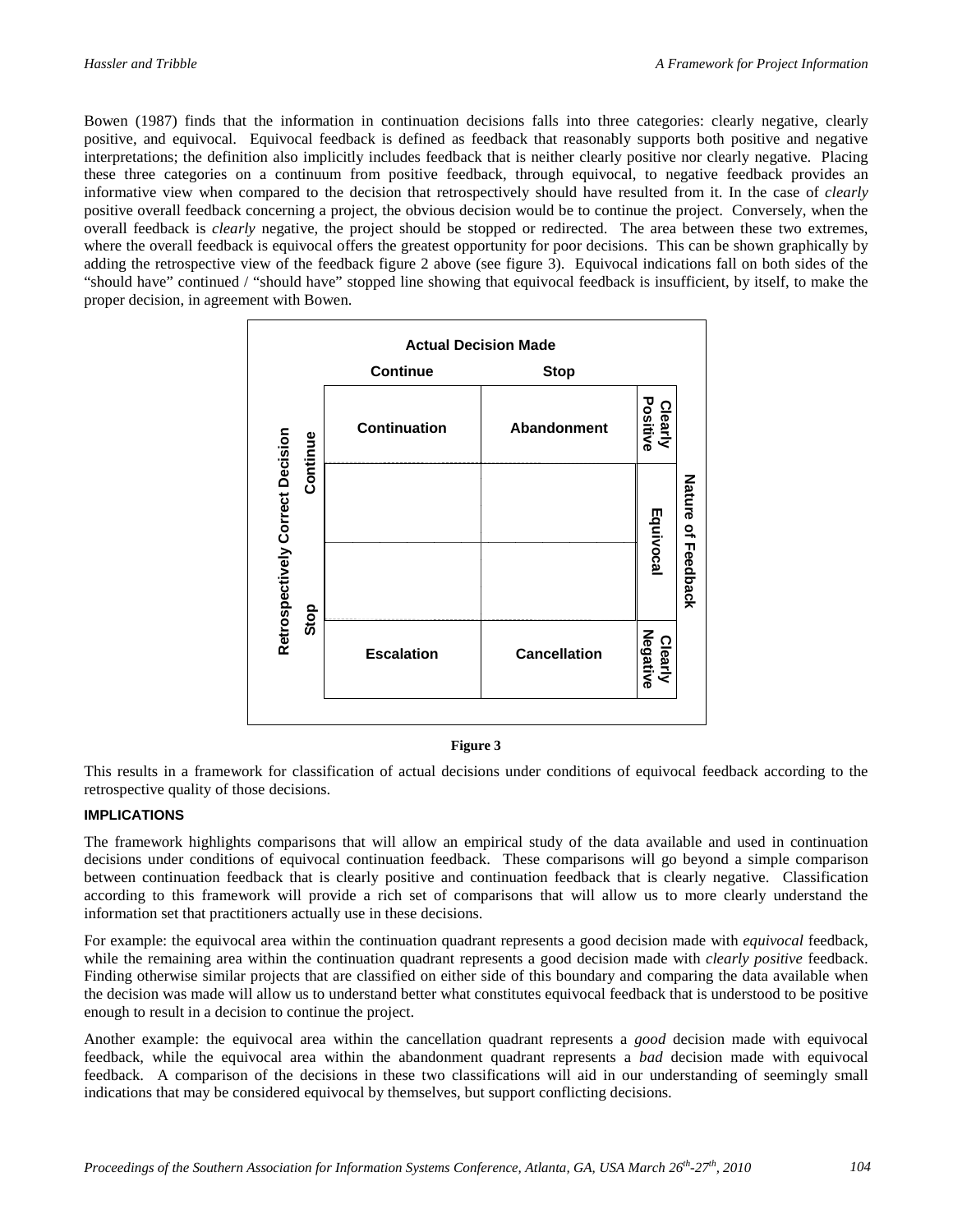One of the ways Bowen (1987) suggests to clarify equivocal feedback is to find more data. As this model will allow comparison of good and bad decisions under conditions of equivocal and non-equivocal feedback, it will result in additional data from the analysis of previous decisions. This leads to the following research proposition to be explored:

Research Proposition: Examination of data sets used in making project continuation decisions under conditions of equivocal feedback combined with the decision result (continued, abandoned, escalated, or cancelled) will reveal additional data not found in the principal information set of schedule conformance, budget conformance, and quality of the results.

While an analysis of all four quadrants is necessary to clarify decision information, the goal is to reduce "bad" decisions. Thus, the focus will be on abandonment and escalation decisions. We propose that identifying ways to reduce the size of the equivocal information band for a continue/stop decision will result in more effective decisions – that is, a reduction in the occurrence of escalated projects and projects that are abandoned prematurely.

#### **CONCLUSION**

The framework developed in this study should have practical application as we continue the search for more definitive and actionable information to support project continuation decisions. Comparisons of continue/stop decisions made under conditions of equivocal information that were retrospectively determined to be correct or incorrect should highlight the subtle cues that allow failing projects to be cancelled early, or escalating projects to be redirected.

Additional avenues of research are also available under this framework. The quality of the standards used in making project decision may also play a considerable part in what makes information appear equivocal. Additional research in this area may provide another means of shrinking the equivocal band and producing better decisions and outcomes.

#### **REFERENCES**

- 1. Atkinson, R. (1999) Project management: Cost, time and quality, two best guesses and a phenomenon, its time to accept other success criteria, International Journal of Project Management, 17, 6, 337-342.
- 2. Boehm, B. (2000) Project termination doesn't equal project failure, Computer, 33, 9, 94-96.
- 3. Bowen, M.G. (1987) The escalation phenomenon reconsidered: Decision dilemmas or decision errors?, The Academy of Management Review, 12, 1, 52-66.
- 4. Davenport, T.H., DeLong, D.W., and Beers, M.C. (1998) Successful knowledge management projects, Sloan Management Review, 39, 2, 43-57.
- 5. Ewusi-Mensah, K., and Przasnyski, Z.H. (1991) On information systems project abandonment: An exploratory study of organizational practices, MIS Quarterly, 15, 1, 67-86.
- 6. Feeny, D.F., and Willcock, L.P. (1998) Core is capabilities for exploiting information technology, Sloan Management Review, 39, 3, 9-21.
- 7. Holland, C.P., and Light, B. (1999) A critical success factors model for erp implementation, IEEE Softw., 16, 3, 30-36.
- 8. Keil, M., and Flatto, J. (1999) Information systems project escalation: A reinterpretation based on options theory, Accounting, Management and Information Technologies, 9, 2, 115-139.
- 9. Keil, M., Mann, J., and Rai, A. (2000) Why software projects escalate: An empirical analysis and test of four theoretical models, MIS Quarterly, 24, 4, 631-664.
- 10. Keil, M., Rai, A., Cheney Mann, J.E., and Zhang, G.P. (2003) Why software projects escalate: The importance of project management constructs, Engineering Management, IEEE Transactions on, 50, 3, 251-261.
- 11. Mahaney, R.C., and Lederer, A.L. (2003) Information systems project management: An agency theory interpretation, Journal of Systems & Software, 68, 1, 1.
- 12. Mähring, M., and Keil, M. (2008) Information technology project escalation: A process model, Decision Sciences, 39, 2, 239-272.
- 13. Oz, E., and Sosik, J.J. (2000) Why information systems projects are abandoned: A leadership and communication theory and exploratory study, Journal of Computer Information Systems, 41, 1, 66.
- 14. Pan, G.S.C., Pan, S.L., and Flynn, D. (2004) De-escalation of commitment to information systems projects: A process perspective, The Journal of Strategic Information Systems, 13, 3, 247-270.
- 15. Pinto, J.K., and Kharbanda, O.P. (1996) How to fail in project management (without really trying), Business Horizons, 39, 4, 45-53.
- 16. Sabherwal, R., Sein, M.K., and Marakas, G.M. (2003) Escalating commitment to information system projects: Findings from two simulated experiments, Information & Management, 40, 8, 781-798.
- 17. Verner, J.M., and Evanco, W.M. (2005) In-house software development: What project management practices lead to success?, IEEE Softw., 22, 1, 86-93.